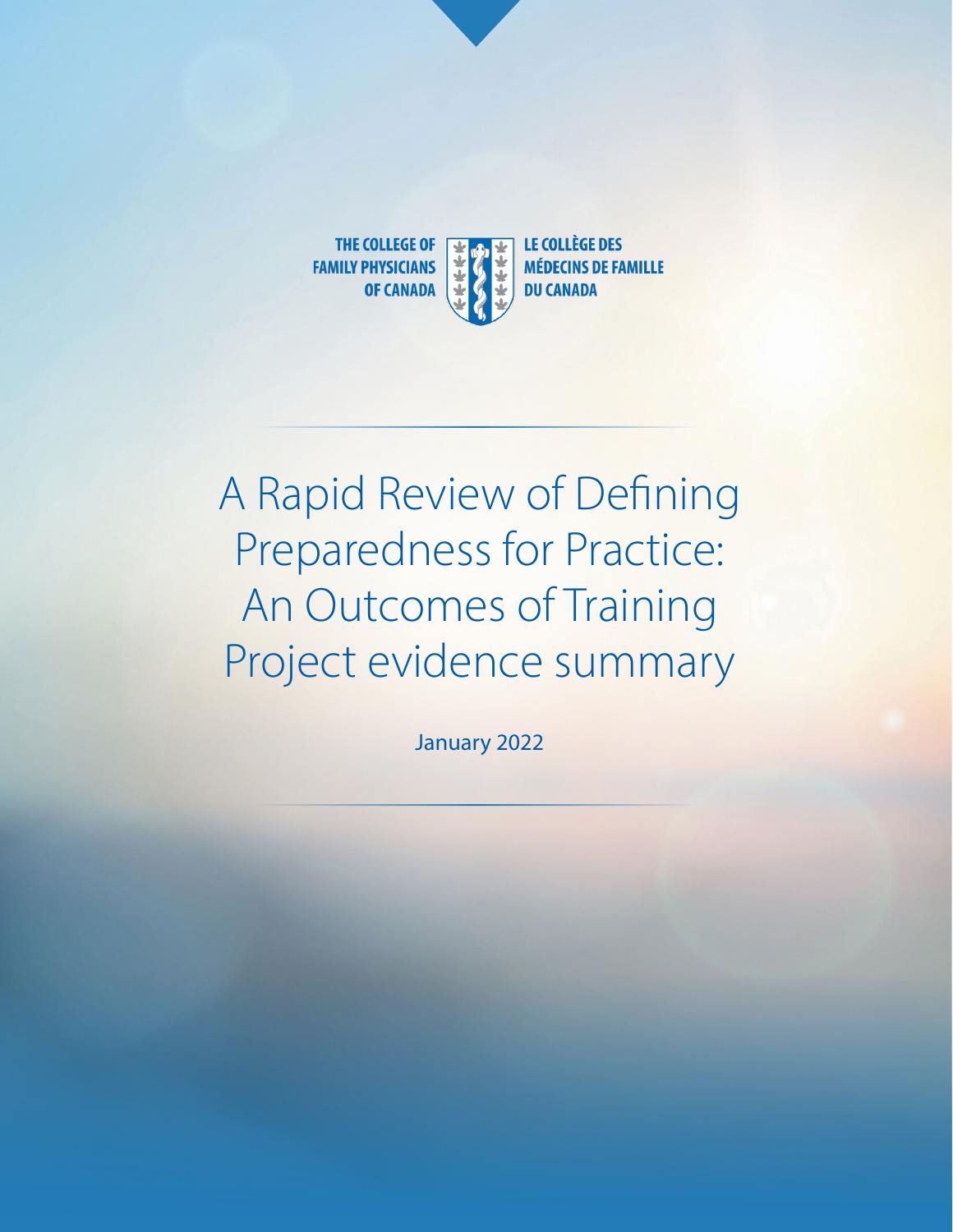The College of Family Physicians of Canada 2630 Skymark Avenue Mississauga, ON L4W 5A4

**Telephone:** 905-629-0900 **Toll-free:** 1-800-387-6197 **Email:** academicfm@cfpc.ca

© 2022 The College of Family Physicians of Canada

All rights reserved. This material may be reproduced in full for educational, personal, and non-commercial use only, with attribution provided according to the citation information below. For all other uses permission must be acquired from the College of Family Physicians of Canada.

### **How to cite this document**

Aggarwal M, Oandasan I, Abdelhalim R, Fowler N, eds. *A Rapid Review of Defining Preparedness for Practice: An Outcomes of Training Project evidence summary*. Mississauga, ON: College of Family Physicians of Canada; 2022.

### **Author affiliations**

Reham Abdelhalim, MD, CPHQ; Research Assistant, Institute of Health Policy, Management and Evaluation, University of Toronto

Monica Aggarwal, PhD; Assistant Professor, Dalla Lana School of Public Health, University of Toronto

Nancy Fowler, MD, CCFP, FCFP; Executive Director, Academic Family Medicine; Outcomes of Training Project Lead, College of Family Physicians of Canada

Ivy Oandasan, MD, CCFP, MHSc, FCFP; Director, Education; Co-Lead, Education Evaluation and Research Unit; Outcomes of Training Project Evaluation Lead, College of Family Physicians of Canada

### **Acknowledgements**

The College of Family Physicians of Canada acknowledges all those who contributed their expertise to the development of this evidence summary. We also thank the key contributors who provided important information to support this work.

### Individual contributors:

Aasha Gnanalingam, Dalla Lana School of Public Health, University of Toronto Alain Papineau, French Language Reviewer, University of Montreal

### Organizational contributors:

College of Family Physicians of Canada: Academic Family Medicine Division; Communications, Creative and Production Services, and Translation and French Language Services; and the Education Evaluation and Research Unit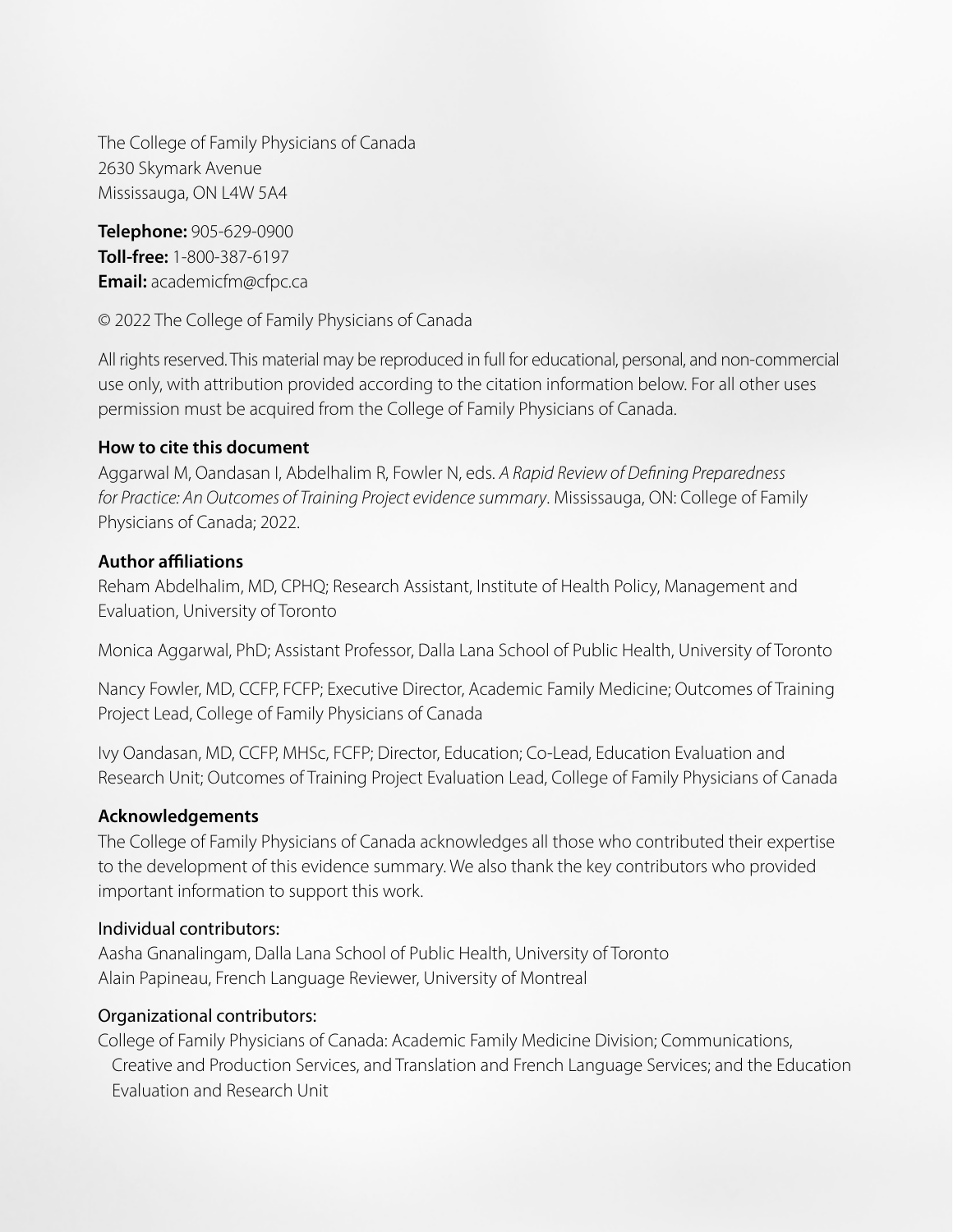

## Background

The College of Family Physicians of Canada (CFPC) introduced the Triple C Competency-Based Curriculum (Triple C) in 2011 after an extensive review.<sup>1</sup> Recommendations shared at that time reflected the need for the CFPC to orient residency training to:

- Produce competent family physicians in a more efficient and effective way
- Ensure that graduating family physicians have a strong mix of competencies that enable them to practise in any Canadian community and context

The ultimate goals of the curriculum changes were to improve access to family physicians for everyone in Canada and to produce family physicians who are competent to provide comprehensive, continuous care in any community in Canada. As defined by the CFPC in the *Standards of Accreditation for Residency Programs in Family Medicine* (Red Book), the goal of core family medicine residency programs is to train residents who are "competent to enter and adapt to the independent practice of comprehensive family medicine anywhere in Canada."2 The adoption of Triple C enabled the use of a competency-based medical education approach to family medicine residency training. Competencybased medical education is defined as an outcomesbased approach "to preparing physicians for practice that is fundamentally oriented to graduate outcome abilities and the organization around competencies derived from an analysis of societal and patient needs."3

As part of the Outcomes of Training Project, the CFPC took a step back to explore whether the demonstration of competence alone is enough to reflect a graduate's preparedness to enter independent practice.

# **Objective**

The adoption of a competency-based medical education approach to residency training implies that competence is a key indicator that family medicine programs use to discern a graduate's preparedness for independent practice. This review was conducted to explore what the literature says about preparedness for practice and whether competence alone should continue to be the predominant outcome used to design family medicine residency education and assess family medicine graduates. It considered whether the demonstration of competence equates with the goal of training being preparedness for practice.

# **Methods**

A rapid review was conducted using streamlined systematic review methods and reported in accordance with the Preferred Reporting Items for Systematic Reviews and Meta-Analyses (PRISMA) guidelines.<sup>4</sup> A comprehensive search strategy was developed to search databases including MEDLINE and Embase. The search results were merged into a single database and duplicates were removed. A range of relevant national and international websites of accrediting and certifying bodies was searched, representing the grey literature. The search strategy yielded 10,166 records from two databases and five records from the grey literature. **Figure 1** shows the flow of the search results that led to 34 studies being included in the synthesis by three independent reviewers. Once data extraction tables were completed, the data were organized into thematic categories that were agreed upon by consensus.

## Findings

Thirty-four individual studies were included in the literature review from eight countries (**Figure 1**). The study population included medical graduates, general practitioners/family physicians, physicians from other specialties, and other stakeholders. Twenty-one articles either applied quantitative methods, qualitative methods, or mixed methods or were reviews.

The results highlighted a lack of consensus on the definition of preparedness for practice in the literature. Through a thematic analysis, four dimensions were most commonly associated with the notion of being prepared for practice:

- Competence and competencies
- Confidence (including self-concept and self-efficacy)
- Capability
- Adaptability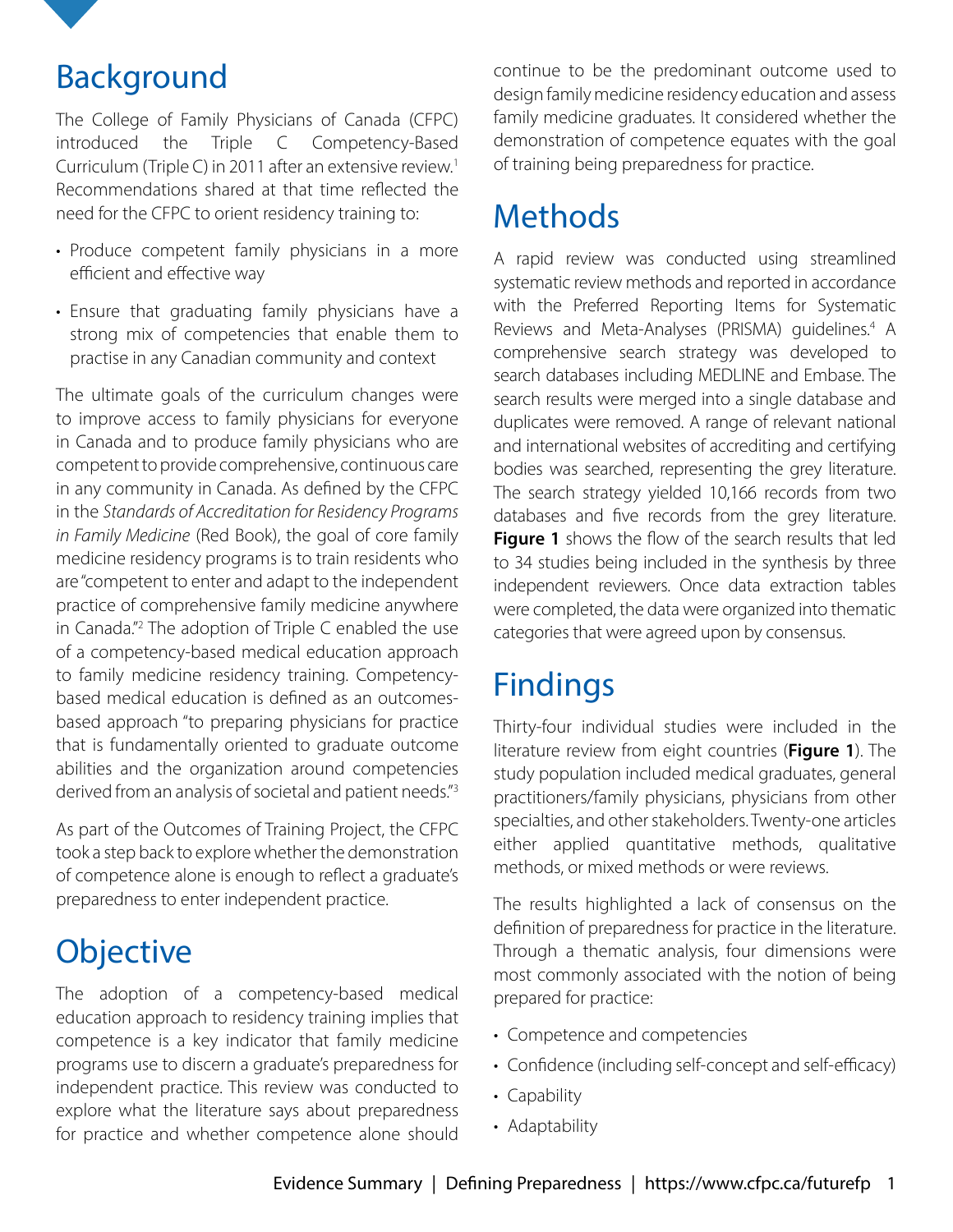

**Competence** was generally described as the possession of competencies related to observable abilities of learners that reflect their knowledge, skills (both technical and clinical), values, and attitudes across specific domains and tasks.

**Confidence** was the second dimension, with two concepts used interchangeably in the studies: selfefficacy and self-concept. Self-efficacy was defined as "an individual's belief about their ability to control the world around them including their ability to perform

certain tasks."<sup>5</sup> Self-concept was defined as the "ability to draw context-free general conclusions about a person's own skills or knowledge in specific domains."6

**Capability** was the third dimension that emerged, reflecting the ability to take effective action in unfamiliar, complex, and changing circumstances.<sup>7</sup>

**Adaptability** was identified as a fourth dimension but was recognized as being closely aligned with capability. Adaptability is the extent to which action is taken in unknown, uncertain, or ambiguous contexts.<sup>8</sup>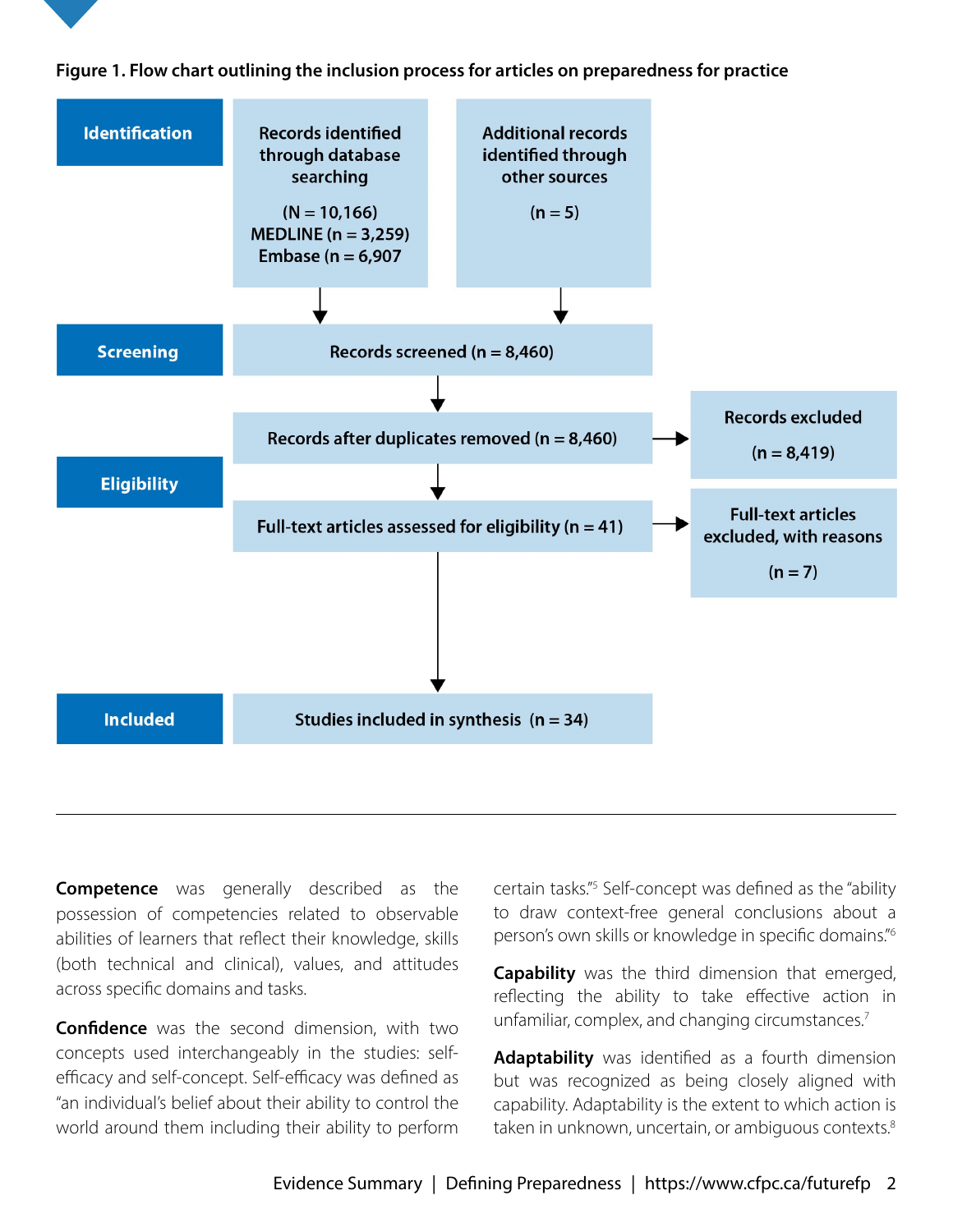

### **Discussion**

In the competency-based medical education movement, an underlying assumption has been made that competence at the end of residency equates with being prepared for practice. However, the rapid review found that although often cited, preparedness for practice is rarely defined or used consistently in the literature.

Preparedness for practice based on this review is conceptualized as the interplay among four constructs: competence, confidence (which can be further broken down into self-efficacy and self-concept), capability, and adaptability. In family medicine these concepts align well with the work of family physicians that reflects generalism, community adaptiveness, and comfort in addressing ambiguous, undifferentiated problems. A unique competence of family physicians relates to being comfortable with assessing individuals without a definitive diagnosis and being able to carry out tasks, perform procedures, and apply skills in unfamiliar contexts. Yet the definition of competence requires "descriptive qualifiers for the relevant abilities, context, and stage of training."9 Capability aims to demonstrate the ability to take effective action in unfamiliar and changing circumstances reflective of the context within which family physicians work.<sup>7</sup> Adaptability, similarly, reflects taking action in unknown, uncertain, and ambiguous contexts,<sup>8</sup> which again is typical of the work family physicians do. In thinking about the application of these findings in residency education reform, one can see that adopting capability and adaptability in addition to competence in an outcome-based approach to residency education would influence both curriculum design and residency assessment approaches.

Confidence is another key factor that medical educators often gloss over, as they take it as a given that some learners will never feel ready despite being well prepared. However, since a lack of confidence can affect graduates' practice decisions,<sup>10</sup> those who are skeptical about its importance may need to think again. With the College's strong social accountability mandate, decisions that family medicine graduates make, particularly those related to their scopes of

practice and locations of practice, are outcomes the CFPC considers important in its Triple C program evaluation.11 Therefore, if confidence is considered an important dimension to measure and include as an outcome of residency training, it would shift how the curriculum is taught and how residents are assessed.

Literature on preparedness for practice highlights that hands-on, practical experiences during training and structured, work-based, experiential learning with patients are important factors.<sup>12,13</sup> One study highlighted that preparedness for practice was determined by appropriate supervision, relationships between trainers and trainees, trainer approach, positive feedback, workload, teaching effective consultation skills, and the availability of diverse learning opportunities.<sup>8</sup> Many of these factors may need to be considered by faculty developers and educational designers if confidence is adopted as a key indicator for being prepared for practice.

Another conceptual framework that was identified through the review that holds promise for the CFPC is the Professional Capability Framework, which researchers in Australia developed and has been validated in studies of successful graduates in nine professions.14 It distinguishes learners' personal, interpersonal, and cognitive capabilities from those that are both generic and role specific. Adoption of the framework by educators implies designing curricula and assessing learners according to both competencies and capabilities. The framework does not specifically cite the concept of preparedness but rather uses the terms **work ready** or **work ready plus**. Capability in this framework reflects trainees' abilities to adapt to unfamiliar and complex situations, circumstances, and people, which aligns well with family medicine.

### **Conclusion**

The findings of the rapid literature review are significant as they suggest that if the end point of residency is to prepare residents for independent practice, then focusing on competence alone may not be enough. The preparedness for practice literature highlights that beyond competence, constructs related to capability, confidence, and adaptability are often cited. This review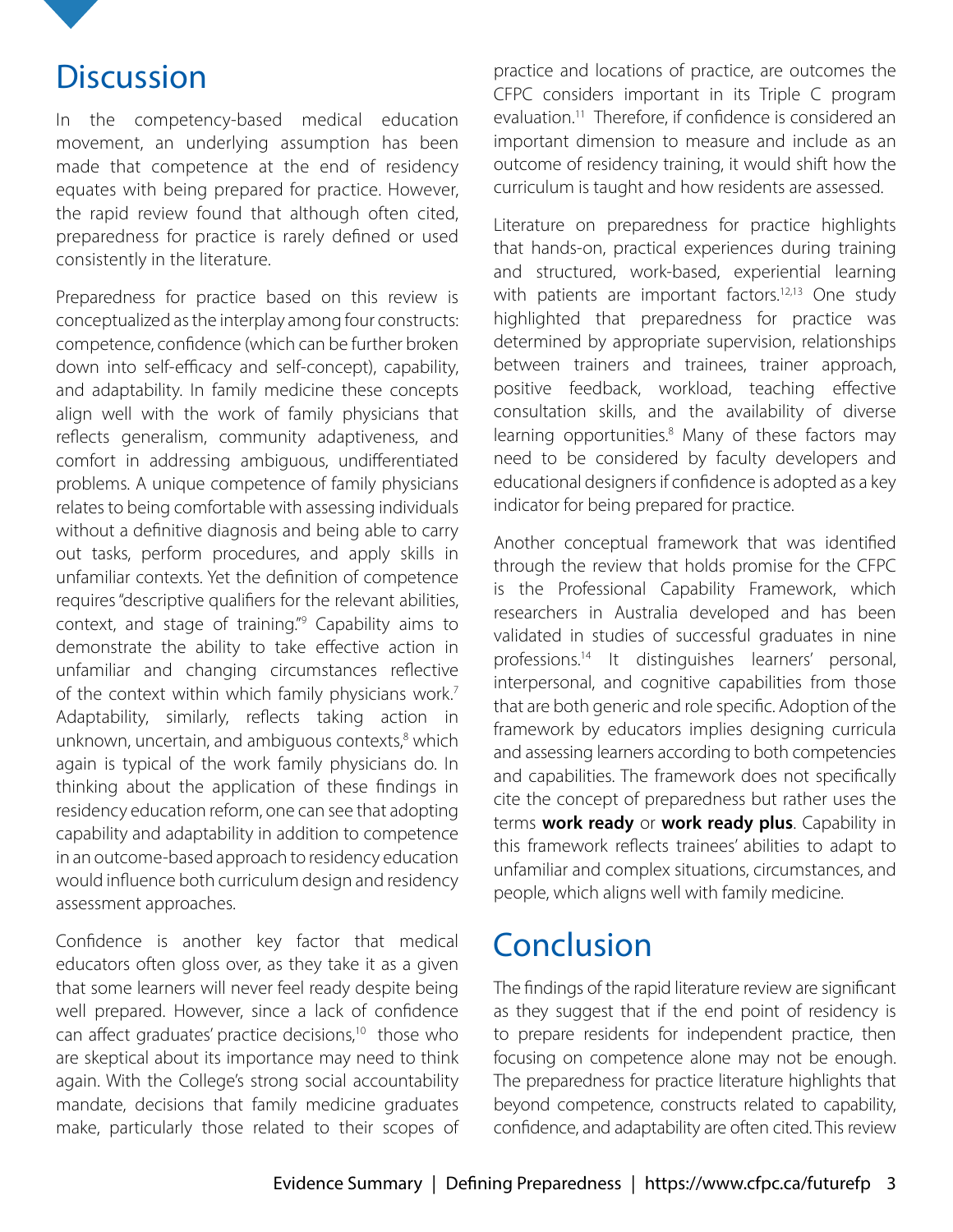

was designed to identify evidence that could or should influence the educational recommendations being made as part of the Outcomes of Training Project. The findings related to these four constructs do have relevance for family medicine as a discipline and could be helpful to the College in redefining the specific outcomes of training that can be used for curriculum design, learner assessment, and program evaluation.

### Further information

To read the full report—*Preparing Our Future Family Physicians: An educational prescription for strengthening health care in changing times*–and related evidence and scholarship, please visit **https://www.cfpc.ca/rtp**.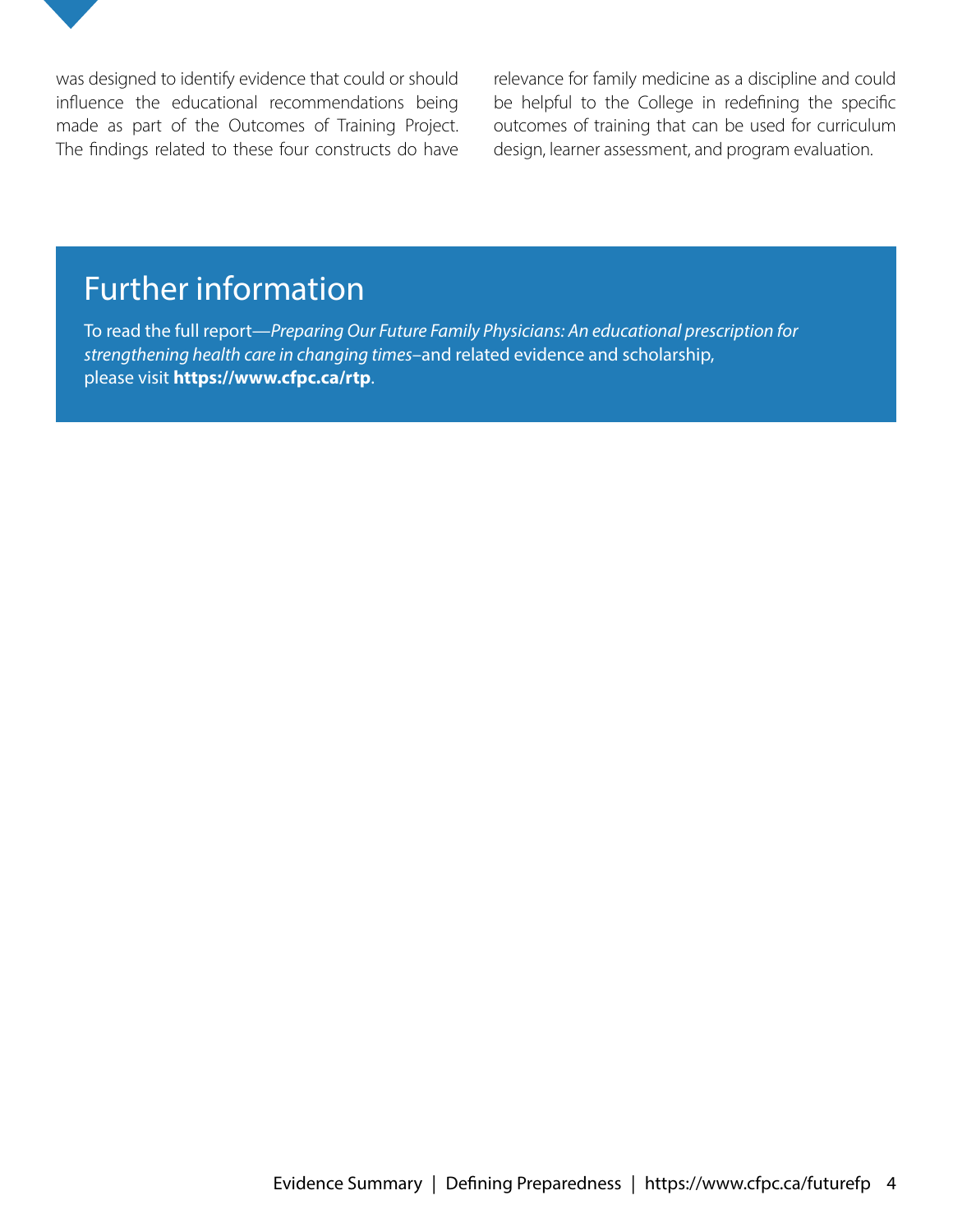# References

- 1. Oandasan I, Saucier D, eds. *Triple C Competency-based Curriculum Report Part 2: Advancing Implementation*. Mississauga, ON: College of Family Physicians of Canada; 2013. Available from: [https://www.cfpc.ca/CFPC/](https://www.cfpc.ca/CFPC/media/Resources/Education/TripleC_Report_pt2.pdf) [media/Resources/Education/TripleC\\_Report\\_pt2.pdf](https://www.cfpc.ca/CFPC/media/Resources/Education/TripleC_Report_pt2.pdf). Accessed July 22, 2021.
- 2. College of Family Physicians of Canada. *Standards of Accreditation for Residency Programs in Family Medicine*. Mississauga, ON: College of Family Physicians of Canada; 2020. Available from: [https://www.cfpc.ca/CFPC/](https://www.cfpc.ca/CFPC/media/Resources/Accreditation/2020701-RB-V2-0-ENG.pdf) [media/Resources/Accreditation/2020701-RB-V2-0-ENG.pdf](https://www.cfpc.ca/CFPC/media/Resources/Accreditation/2020701-RB-V2-0-ENG.pdf). Accessed August 16, 2021.
- 3. Frank JR, Mungroo R, Ahmad Y, Wang M, De Rossi S, Horsley T. Toward a definition of competency-based education in medicine: a systematic review of published definitions. *Med Teach*. 2010;32(8):631-637. https://doi.org/10.3109/0142159X.2010.500898. Accessed August 16, 2021.
- 4. Moher D, Liberati A, Tetzlaff J, Altman DG. Preferred reporting items for systematic reviews and meta-analyses: the PRISMA statement. *BMJ*. 2009;339:b2535. Available from: https://doi.org/10.1136/bmj.b2535. Accessed July 22, 2021.
- 5. Cave J, Woolf K, Jones A, Dacre J. Easing the transition from student to doctor: how can medical schools help prepare their graduates for starting work? *Med Teach*. 2009;31(5):403-408.
- 6. Monrouxe LV, Bullock A, Gormley G, Kaufhold K, Kelly N, Roberts CE, et al. New graduate doctors' preparedness for practice: a multistakeholder, multicentre narrative study. *BMJ Open*. 2018;8(8): e023146. Available from: https://bmjopen.bmj.com/content/8/8/e023146. Accessed July 22, 2021.
- 7. Barr J, Ogden KJ, Rooney K, Robertson I. Preparedness for practice: the perceptions of graduates of a regional clinical school. *Med J Aust*. 2017;206(10):447-452. Available from: [https://onlinelibrary.wiley.com/doi/](https://onlinelibrary.wiley.com/doi/abs/10.5694/mja16.00845) [abs/10.5694/mja16.00845](https://onlinelibrary.wiley.com/doi/abs/10.5694/mja16.00845). Accessed July 22, 2021.
- 8. Wiener-Ogilvie S, Bennison J, Smith V. General practice training environment and its impact on preparedness. *Educ Prim Care*. 2014;25(1):8-17. Available from: [https://www.tandfonline.com/doi/abs/10.1080/14739879.2](https://www.tandfonline.com/doi/abs/10.1080/14739879.2014.11494236) [014.11494236](https://www.tandfonline.com/doi/abs/10.1080/14739879.2014.11494236). Accessed July 22, 2021.
- 9. Frank JR, Snell L, ten Cate O, Holmboe ES, Carraccio C, Swing SR, et al. Competency based medical education: theory to practice. *Med Teacher*. 2010; 32:638-645.
- 10. Aggarwal M, Oandasan I, eds. *Comparing Intentions Related to Family Medicine Comprehensiveness With Actual Practice: An Outcomes of Training Project evidence summary*. Mississauga, ON: College of Family Physicians of Canada; 2021.
- 11. Oandasan I, on behalf of the Triple C Competency Based Curriculum Task Force. A national program evaluation approach to study the impact of *Triple C. In: Oandasan I, Saucier D, eds. Triple C Competency-based Curriculum Report – Part 2: Advancing Implementation*. Mississauga, ON: College of Family Physicians of Canada; 2013. Available from: [https://www.cfpc.ca/CFPC/media/Resources/Education/TripleC\\_Report\\_pt2.pdf#page=127](https://www.cfpc.ca/CFPC/media/Resources/Education/TripleC_Report_pt2.pdf#page=127). Accessed August 16, 2021.
- 12. Burford B, Whittle V, Vance GHS. The relationship between medical student learning opportunities and preparedness for practice: a questionnaire study. *BMC Med Educ*. 2014;14:223. Available from: <https://www.ncbi.nlm.nih.gov/pmc/articles/PMC4288662/>. Accessed July 22, 2021.